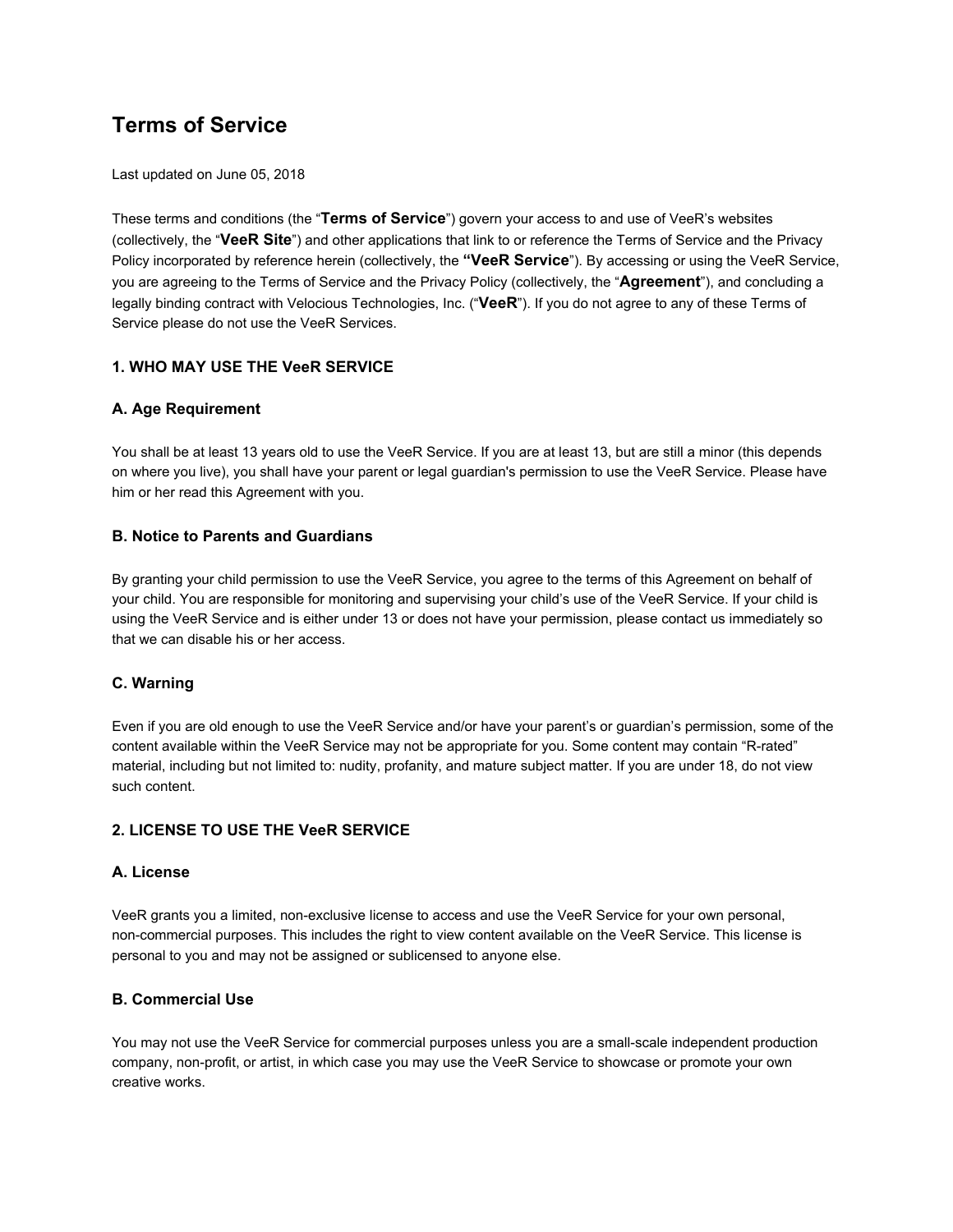#### **C. Restrictions**

Except as expressly permitted by VeeR in writing, you will not reproduce, redistribute, sell, create derivative works from, decompile, reverse engineer, or disassemble the VeeR Service. Nor will you take any measures to interfere with or damage the VeeR Service. All rights not expressly granted by VeeR are reserved.

# **3. PRIVACY**

Your privacy rights are set forth in our Privacy Policy, which forms a part of this Agreement.

## **4. MEMBERSHIP**

## **A. Registration**

To fully use the VeeR Service, you shall sign up for an account by providing a channel name and valid email address. You shall provide complete and accurate account information to VeeR and notify us if your information changes. If you are a business, government, or non-profit entity, the person whose email address is associated with the account shall have the authority to bind the entity to this Agreement. Also, when the user logs in through the third party, and authorizes VeeR to obtain the user contact information from third party, it means that the user agrees to authorize VeeR team to send messages to the contact. Messages include but not limited to system messages, activity push, content recommendation and other email messages.

## **B. Channel Names**

We encourage you to use real names for your channel names. If you are a business, government, or non-profit entity, you shall use the actual name of your organization. You may not use someone else's name, a name that violates any third party right, or a name that is obscene or otherwise objectionable as determined by VeeR.

# **C. Account Security**

You are responsible for all activity that occurs under your account, including any activity by other users with whom you manage your channels and unauthorized users. You shall not allow others to use your account. You shall safeguard the confidentiality of your password. If you are using a computer that others have access to, you shall sign out of your account after using the VeeR Service. If you become aware of an unauthorized access to your account, you shall change your password and notify VeeR immediately.

#### **5. PURCHASES**

You may make payments to VeeR for transactions and services that VeeR offers. All payments are final and non-refundable. However, VeeR may, in its sole discretion, authorize refunds if it determines that the circumstances warrant a refund.

# **6. TERM AND TERMINATION**

**A. Term**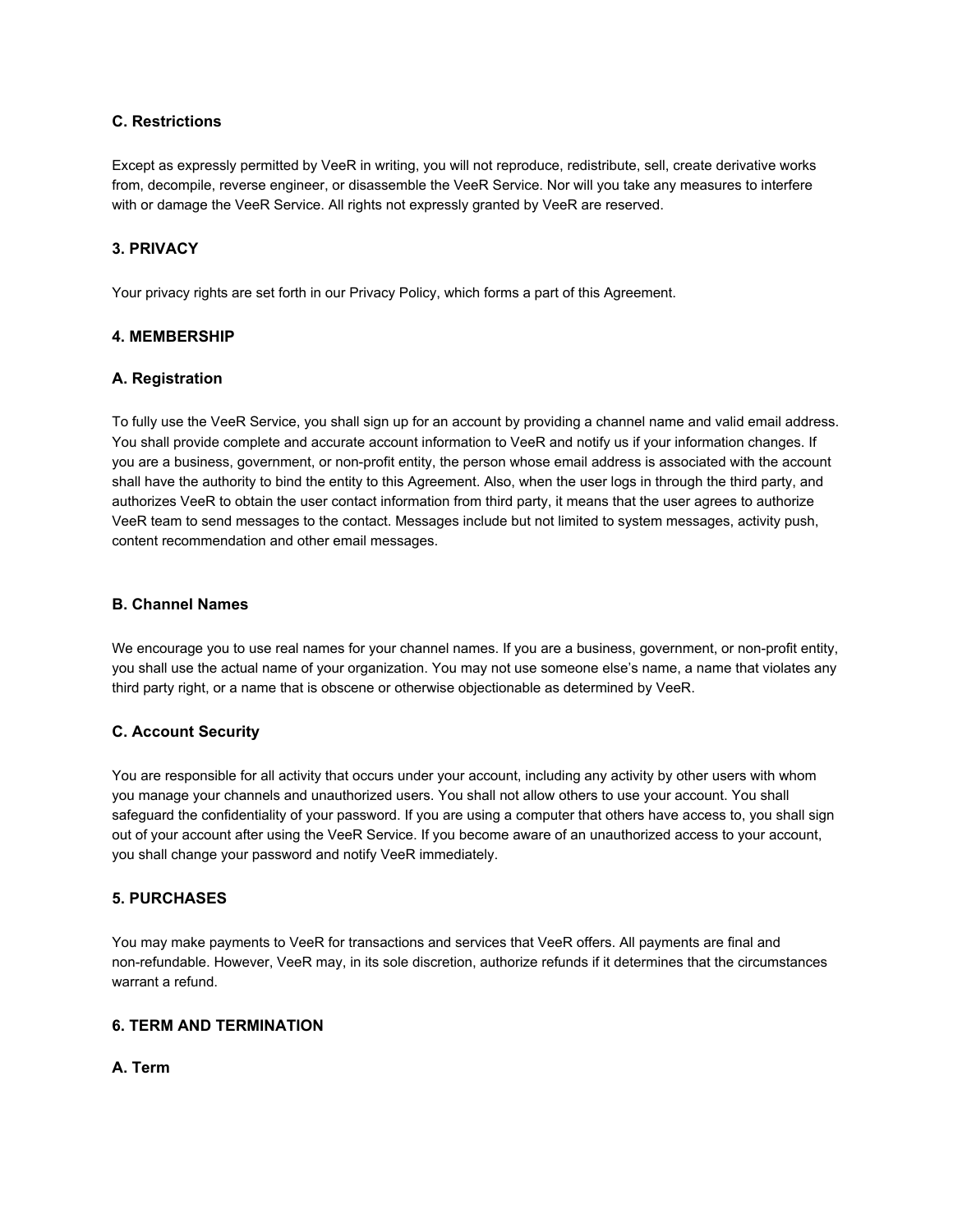This Agreement begins on the date you first use the VeeR Service and continues as long as you continue to use the VeeR Service.

#### **B. Account Deletion**

You also can contact with VeeR's DPO(data protection officer ) Richard Chen, who is incharge of whole data protection, by sending email to dpo[at] VeeR [dot] com, or calling 010-53684521. VeeR team already set up the company **Data Safety Monitoring Committee,**  to protect user data security. And Accounts may be deleted from the VeeR Service if they remain inactive (i.e. the user fails to log in) for a continuous period of at least six (6) months.

# **C. Termination for Breach**

VeeR may suspend, disable, or delete your account (or any part thereof) or block or remove any content you submitted if VeeR determines that you have violated any provision of this Agreement or that your conduct or content would tend to damage VeeR's reputation and goodwill. If VeeR deletes your account for the foregoing reasons, you may not sign up again for the VeeR Service. VeeR may block your email address and internet protocol address to prevent further registration.

## **D. Effect of Termination and Account Deletion**

Upon termination, all licenses granted by VeeR will be terminated. Sections 6 and 11 through 16 shall survive termination. In the event of account deletion for any reason, content that you submitted may no longer be available. VeeR shall not be responsible for the loss of such content.

## **7. CONTENT RESTRICTIONS**

You may not upload, post, or transmit (collectively, "**submit**") any video, image, text, audio recording, or other work (collectively, "**content**") that:

**A.** Infringes any third party's copyrights or other rights (e.g. trademark, privacy rights, etc.);

**B.** Contains sexually explicit content or pornography

**C.** Contains hateful, defamatory, or discriminatory content or incites hatred against any individual or group

- **D.** Exploits minors
- **E.** Depicts unlawful acts or extreme violence
- **F.** Depicts animal cruelty or extreme violence towards animals

**G.** Promotes fraudulent schemes, multi-level marketing (MLM) schemes, get rich quick schemes, online gaming and gambling, cash gifting, work from home businesses, or any other dubious money-making ventures

**H.** Violates any law

All videos you submit shall also comply with VeeR's Community Guidelines, which are incorporated into this Agreement.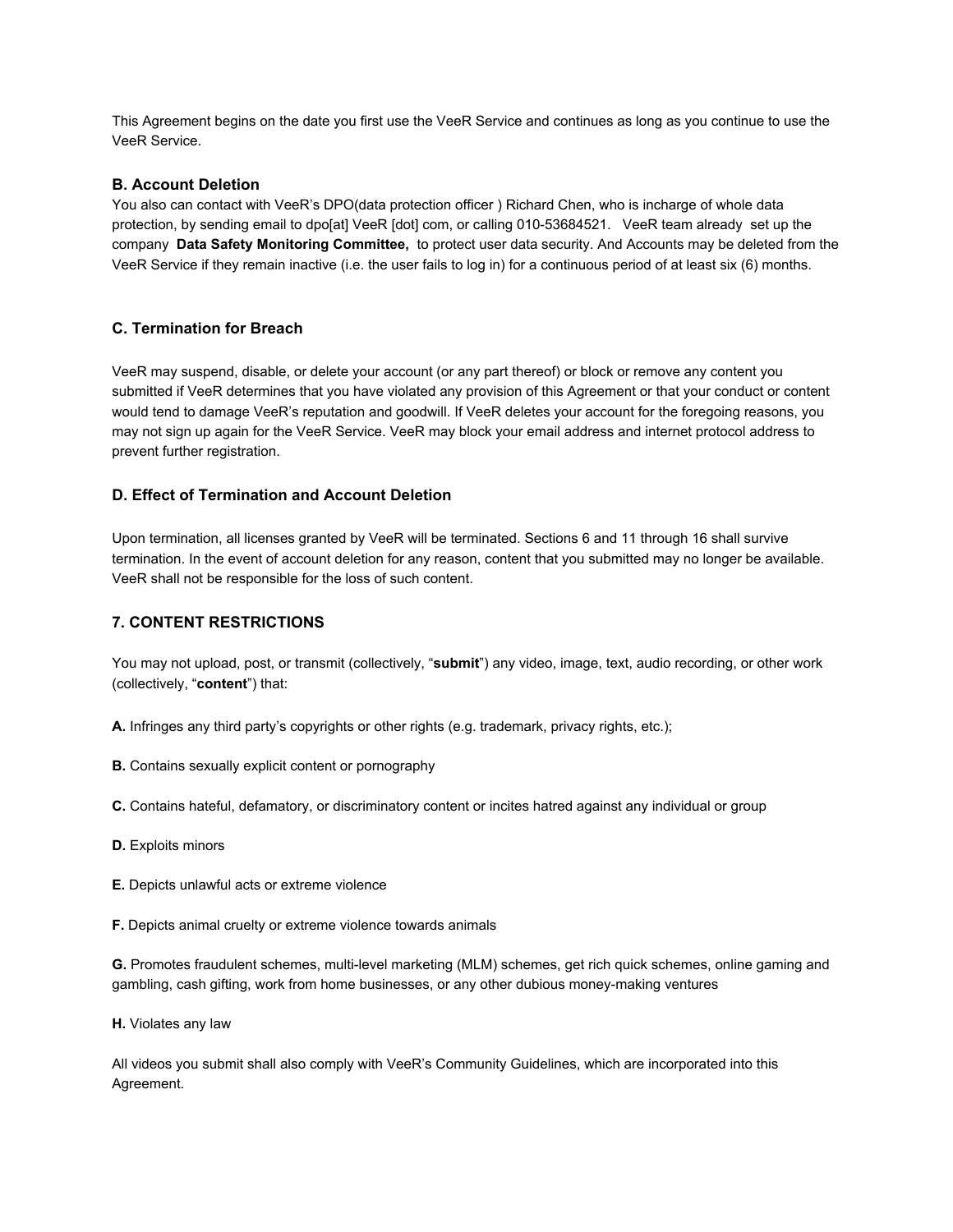## **8. CODE OF CONDUCT**

In using the VeeR Service, you shall behave in a civil and respectful manner at all times. Further elaborated, you will not:

**A.** Act in a deceptive manner by, among other things, impersonating any person;

**B.** Harass or stalk any other person;

**C.** Harm or exploit minors;

**D.** Distribute "spam";

**E.** Collect information about others; or

**F.** Advertise or solicit others to purchase any product or service within the VeeR Site(An exception may be granted, provided you are an official VeeR partner, or advertiser and have a written agreement with VeeR).

VeeR has the right, but not the obligation, to monitor all conduct on, and content submitted to, the VeeR Service.

## **9. LICENSES GRANTED BY YOU**

## **A. Videos**

i. License to VeeR. As between you and VeeR, you retain all ownership rights of the video content ("videos") that you submit to the VeeR Service. By submitting a video, you grant VeeR and its affiliates a limited, worldwide, non-exclusive, royalty-free license and right to copy, prepare derivative works of, distribute, publicly perform and display (through all media now known or hereafter created) for the purpose of (a) displaying the video within the VeeR Service; (b) displaying the video on third party websites and applications through an embedded video or VeeR's API subject to your video privacy choices; (c) allowing other users to play, and embed the video on third party websites, subject to your video privacy choices; (d) promoting the VeeR Service, provided that you have made the video publicly available; and (e) archiving or preserving any content for disputes, legal proceedings, or investigations.

ii. License to Other Users. You further grant all users of the VeeR Service permission to view your videos for their personal, non-commercial purposes. This includes the right to temporarily save the video strictly within the VeeR platform, while not producing raw video files, for the sole purpose of offline viewing. The foregoing licenses are in addition to any license you may decide to grant (e.g. a Creative Commons license).

iii. Duration of Licenses. The above licenses will continue unless and until you remove your videos from the VeeR Service, in which case the licenses will terminate within a commercially reasonable period of time. Notwithstanding the foregoing, the license for legal archival/preservation purposes will continue indefinitely. Please note: removed videos may be cached in search engine indices after removal and that VeeR has no control over such caching.

iv. Sublicense: In the event of a sublicensing opportunity with the intent of generating revenue, VeeR shall cooperate with you, the owner of the video, to agree on written consent.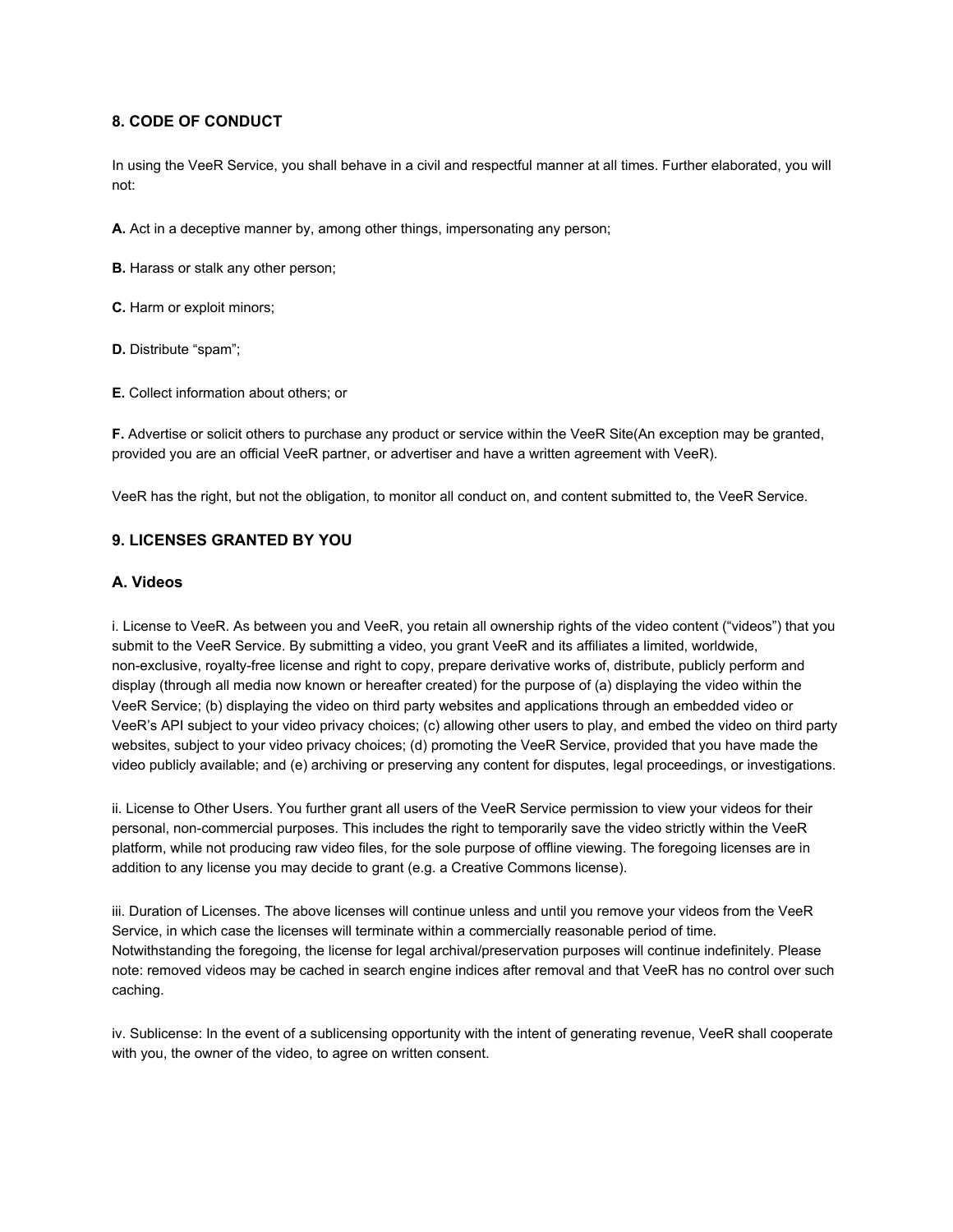#### **B. Photos**

i. License to VeeR. As between you and VeeR, you retain all ownership rights of the photos content ("photos") that you submit to the VeeR Service. By submitting a photo, you grant VeeR and its affiliates a limited, worldwide, non-exclusive, royalty-free license and right to copy, prepare derivative works of, distribute, publicly perform and display (through all media now known or hereafter created) for the purpose of (a) displaying the photo within the VeeR Service; (b) displaying the photo on third party websites and applications through an embedded photo or VeeR's API subject to your photo privacy choices; (c) allowing other users to play, and embed the photo on third party websites, subject to your photo privacy choices; (d) promoting the VeeR Service, provided that you have made the photo publicly available; and (e) archiving or preserving any content for disputes, legal proceedings, or investigations.

ii. License to Other Users. You further grant all users of the VeeR Service permission to view your photos for their personal, non-commercial purposes. This includes the right to temporarily save the photo strictly within the VeeR platform, while not producing raw photo files, for the sole purpose of offline viewing. The foregoing licenses are in addition to any license you may decide to grant (e.g. a Creative Commons license).

iii. Duration of Licenses. The above licenses will continue unless and until you remove your photos from the VeeR Service, in which case the licenses will terminate within a commercially reasonable period of time. Notwithstanding the foregoing, the license for legal archival/preservation purposes will continue indefinitely. Please note: removed photos may be cached in search engine indices after removal and that VeeR has no control over such caching.

iv. Sublicense: In the event of a sublicensing opportunity with the intent of generating revenue, VeeR shall cooperate with you, the owner of the photo, to agree on written consent.

#### **C. Non-Video/photo Content**

Non-video/photo contents include image content ("**User Images**"), campaign content ("**Campaigns**"), and textual content ("**Text**"). As between you and VeeR, you own all non-video/photo content that you submit to the VeeR Service. You grant VeeR and its affiliates a worldwide, perpetual, irrevocable, non-exclusive, royalty-free license and right to copy, transmit, distribute, publicly perform and display (through all media now known or hereafter created), and make derivative works from your non-video/photo content.

# **10. YOUR REPRESENTATIONS AND WARRANTIES**

For each piece of content that you submit, you represent and warrant that: (i) you have the right to submit the content to VeeR and grant the licenses set forth above; (ii) VeeR will not need to obtain licenses from any third party or pay royalties to any third party; (iii) the content does not infringe any third party's rights, including intellectual property rights and privacy rights; and (iv) the content complies with this Agreement and all applicable laws.

#### **11. INDEMNIFICATION**

You agree to indemnify, defend, and hold harmless VeeR and its affiliates, directors, officers, employees, and agents, from and against all third-party actions that: (i) arise from your activities on the VeeR Service; (ii) assert a violation by you of any term of this Agreement; or (iii) assert that any content you submitted to VeeR violates any law or infringes any third party right, including any intellectual property or privacy right.

## **12. THIRD PARTY COPYRIGHT AND OTHER RIGHTS**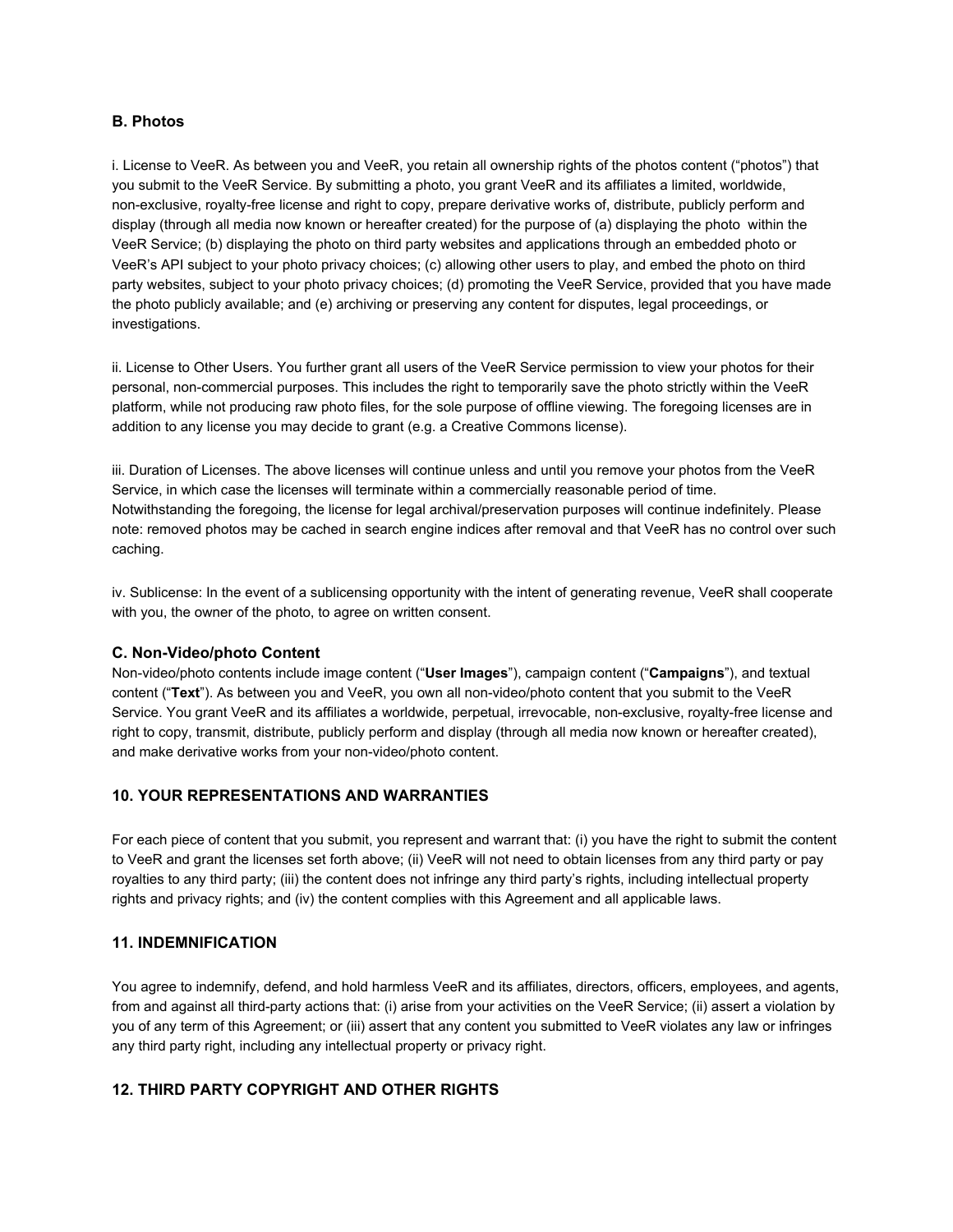VeeR respects the intellectual property rights of others. VeeR does not endorse any videos or any opinion, recommendation, or advice expressed therein, and VeeR disclaims any and all liability. VeeR does not permit copyright infringing activities and infringement of intellectual property rights on its Services, and VeeR will remove all contents if properly notified that such content infringes on another's intellectual property rights. VeeR reserves the right to remove contents without prior notice.

For intellectual property claims, including if you believe that your copyright has been infringed, please send us a notice at support@veer.tv.

#### **13. DISCLAIMERS**

VeeR reserves the right to modify the VeeR Service. You are responsible for providing your own access (e.g. computer, mobile device, internet connection, etc.) to the VeeR Service. VeeR has no obligation to screen or monitor any content and does not guarantee that any content available on the VeeR Service complies with this Agreement or is suitable for all users.

VeeR provides the VeeR Service on an "as is" and "as available" basis. You agree that your use of the VeeR Service shall be at your sole risk. VeeR expressly disclaims any and all warranties of any kind, whether express or implied, including, but not limited to the implied warranties of merchantability, fitness for a particular purpose, non-infringement, and any other warranty that might arise under any law. Without limiting the foregoing, VeeR makes no representations or warranties:

**A.** That the VeeR Service will be permitted in your jurisdiction;

- **B.** That the VeeR Service will be uninterrupted or error-free;
- **C.** Concerning any content submitted by any member;
- **D.** Concerning any third party's use of content that you submit;
- **E.** That any content you submit will be made available on the VeeR Service or will be stored by VeeR;
- **F.** That the VeeR Service will meet your business or professional needs;
- **G.** That VeeR will continue to support any particular feature of the VeeR Service; or
- **H.** Concerning sites and resources outside of the VeeR Service, even if linked to from the VeeR Service.

To the extent any disclaimer or limitation of liability does not apply, all applicable express, implied, and statutory warranties will be limited in duration to a period of thirty (30) days after the date on which you first used the VeeR Service, and no warranties shall apply after such period.

# **14. LIMITATION OF LIABILITY**

To the fullest extent permitted by law: (i) VeeR shall not be liable for any direct, indirect, incidental, special, consequential, or exemplary damages, including but not limited to damages for loss of profits, goodwill, use, data or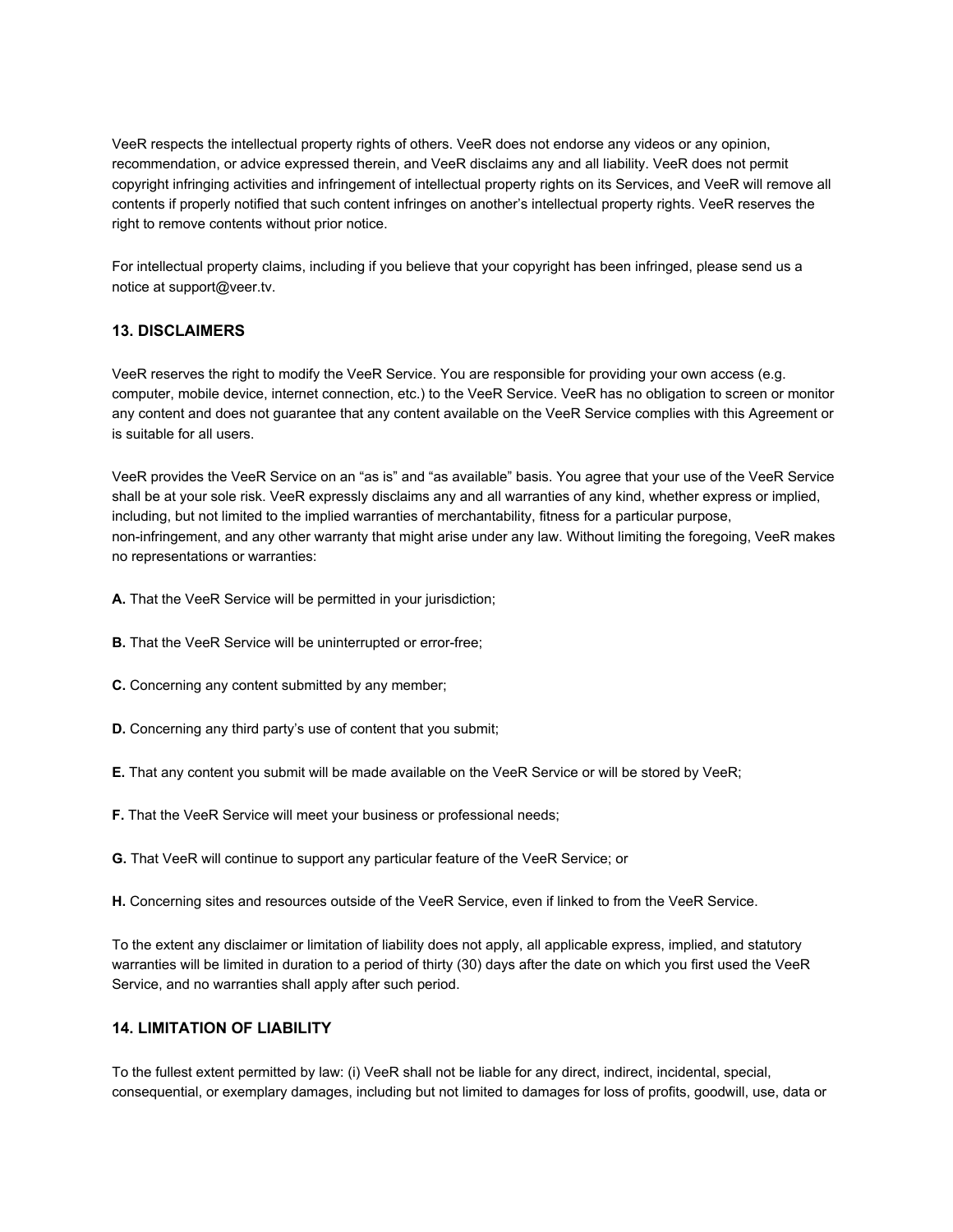other intangible losses; and (ii) VeeR's total liability to you shall not exceed the amounts paid by you to VeeR over the twelve (12) months preceding your claim(s).

# **15. COMPLIANCE NOTICE PURSUANT TO 18 U.S.C. § 2257**

All pictures, graphics, videos, and other visual media displayed on the VeeR Service are exempt from 18 U.S.C. § 2257 and 28 C.F.R. 75 because they do not consist of depictions of conduct as specifically listed in 18 U.S.C. § 2256 (2) (A) - (D), but are merely, at most, depictions of non-sexually explicit nudity, or are depictions of simulated sexual conduct, or are otherwise exempt because the visual depictions were created prior to July 3, 1995. VeeR is not the primary producer of the visual content contained in the VeeR Service.

# **16. GENERAL PROVISIONS**

# **A. Governing Law**

This Agreement shall be governed by the laws of the Special Administrative Region of the People's Republic of China (Hong Kong SAR) without reference to conflicts of laws principles.

## **B. Disputes**

Any action arising out of or relating to this Agreement or your use of the VeeR Service shall be commenced in the state or federal courts located in Los Angeles County, California, United States of America (and you consent to the jurisdiction of those courts). In any such action, VeeR and you irrevocably waive any right to a trial by jury.

#### **C. Interpretation, Severability, Waiver, Remedies**

Headings are for convenience only and shall not be used to construe the terms of this Agreement. If any term of this Agreement is found invalid or unenforceable by any court of competent jurisdiction, that term will be severed from this Agreement. No failure or delay by VeeR in exercising any right hereunder will waive any further exercise of that right. VeeR's rights and remedies hereunder are cumulative and not exclusive.

# **D. Successors, Assignment, No Third Party Beneficiaries**

This Agreement is binding upon and shall inure to the benefit of both parties and their respective successors, heirs, executors, administrators, personal representatives, and permitted assigns. You may not assign this Agreement without VeeR's prior written consent. No third party shall have any rights hereunder.

#### **E. Notices**

You consent to receive all communications including notices, agreements, disclosures, or other information from VeeR electronically. VeeR may provide all such communications by email or by posting them on the VeeR Service. For support-related inquiries, you may contact us. You may send notices of a legal nature to VeeR at support@veer.tv. Nothing herein shall limit VeeR's right to object to subpoenas, claims, or other demands.

#### **F. Modification**